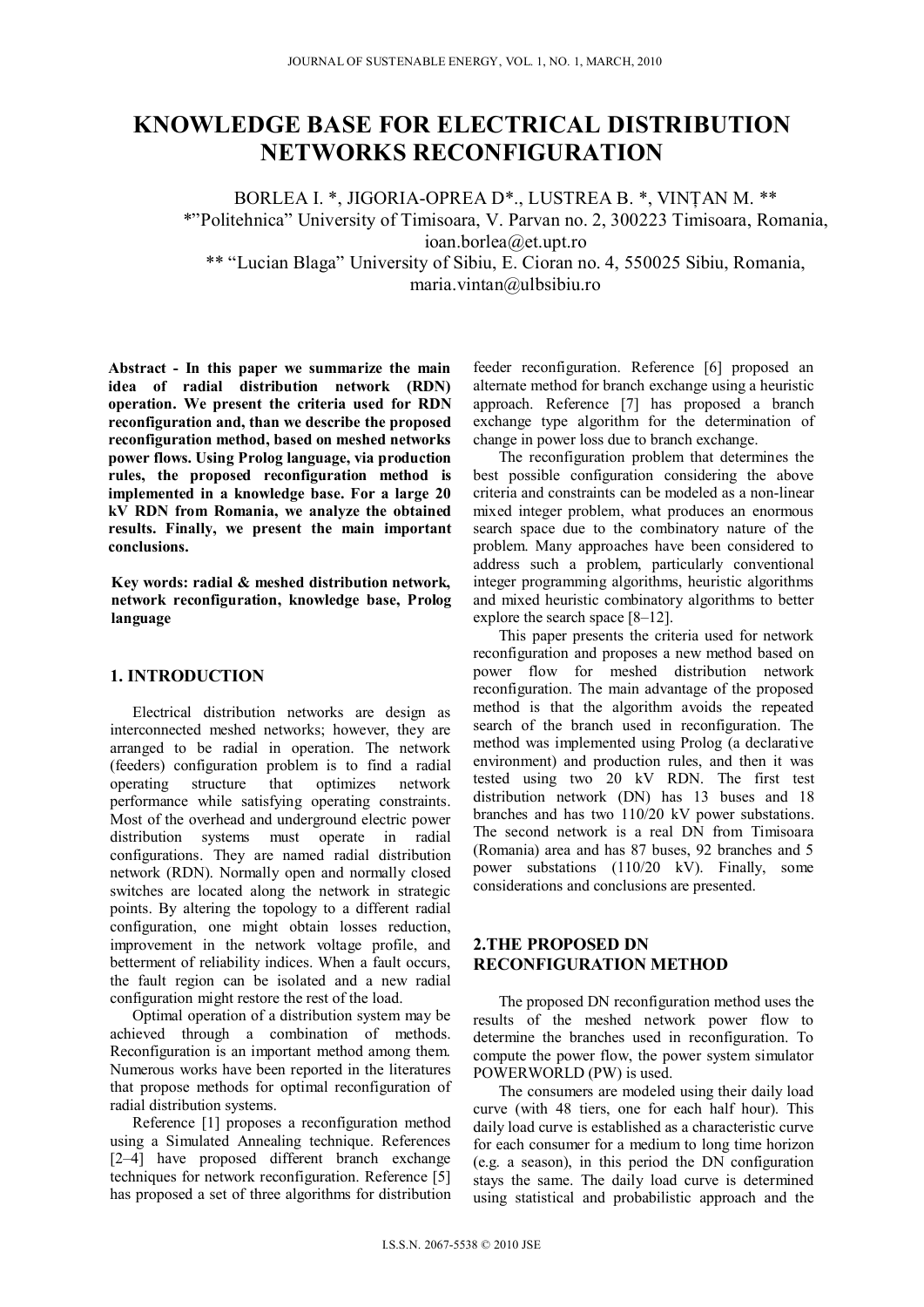measured consumption values for a long time horizon. From the consumption time series, the mean square deviation and mean value for each load is determined, accepting a Gaussian (normal) distribution for the consumed power.

Considering the aspects presented in the above paragraph, 48 different operating states were determined corresponding to the 48 tiers from the daily load curves. Using the PW simulator, 48 different operating states are computed (for the meshed DN). For each branch, 48 load percentage levels reported to maximum transfer capacity are determined. Using these 48 values, for each branch of the DN a mean value of the load for the considered time horizon is determined.

The method principle consists in disconnecting the branches with minimum load flow in the meshed state. Disconnecting those branches, the new operating state is similar with the meshed DN but the losses are smaller compared with other reconfiguration solutions. If two branches with different load flows from the meshed DN are disconnected, the total losses will increase much slower when the branch with small load flow is disconnected. It was taken into account that the meshed network has the lowest level of losses compared with every reconfigured RDN.

The process of identification of the branches which will be disconnected considers the mean percentage load flow of each branch of the DN and follows the algorithm described below:

1. The branches are ordered ascending using the mean percentage load flow of every branch.

2. The branches which are part of radial ramifications (and are not used in reconfiguration) are eliminated from the list.<br>reconfig if

3. The number of branches used in reconfiguration is determined:

*nr trons*  $rcfg = (laturi - noduri + 1) + (statii - 1)$  (1) where:

*nr* trons  $rcfg$  – the number of branches used in reconfiguration;

*laturi* – the number of DN branches;

*noduri* – the number of DN buses;

*statii* – the number of DN power stations.

4. Considering branch no.1 to branch *nr\_trons\_rcfg* in the list determined at step 2, for each branch opened the corresponding loop is determined and the radial ramifications resulting from this process is eliminated from the branch list.

5. Step 4 is repeated until *nr\_trons\_rcfg* is reached. The resulted network is no longer meshed and the links between the power stations are also opened.

The algorithm presented above was implemented in an application called RDNR (Radial Distribution Network Reconfiguration), developed in PROLOG language. RDNR uses data from PW simulator and determines the branches which will be used to obtain the minimum loss network configuration.

## **3. IMPLEMENTING THE METHOD IN PROLOG**

The reconfiguration method described above was implemented in the Prolog declarative programming environment as production rules. The explanations corresponding to each rule are presented below, preceded by character %:

```
% the general reconfiguration rule
      radial, % radial branches elimination 
     bubble sort(Lr,LS), \frac{1}{2} & branch load flow ascending sort
      debuclare(Contor,LS). % identification of used branches in 
                                    % reconfiguration 
radial if \longrightarrow $ initial elimination of radial branches
     find database(L), \frac{1}{2} & current step branch list
     retract(continua()), \frac{1}{8} eliminates the bookmark for further
     search elim radiale(L), \frac{1}{8} eliminates the radial branches at current
                                     % step 
      continua("YES"),!,radial. % radial rule recursive call 
radial. % the search stops if there are no 
                                     % radial branches 
elim radial([]) if !. \frac{1}{2} % eliminates the radial branches form the
                                    % branch list 
elim_radial([tr(_,Ni,Nf,_,_)|Lista]) if % branch delimited by buses
     ramificatie(Ni), \frac{1}{2} \frac{1}{2} \frac{1}{2} \frac{1}{2} \frac{1}{2} \frac{1}{2} \frac{1}{2} \frac{1}{2} \frac{1}{2} \frac{1}{2} \frac{1}{2} \frac{1}{2} \frac{1}{2} \frac{1}{2} \frac{1}{2} \frac{1}{2} \frac{1}{2} \frac{1}{2} \frac{1}{2} \frac{1}{2} \frac{1 ramificatie(Nf),!, 
      elim_r(Lista). 
elim_radial([tr(\_,Ni,Nf,\_,\_)]|Lista]) if % the branch connected directly
       noduriStatie(NodStatie), \frac{1}{8} with the power station
       apartine(Ni, NodStatie), \frac{1}{2} will not be eliminated
       ramificatie(Nf), !, \frac{1}{3} from the list
```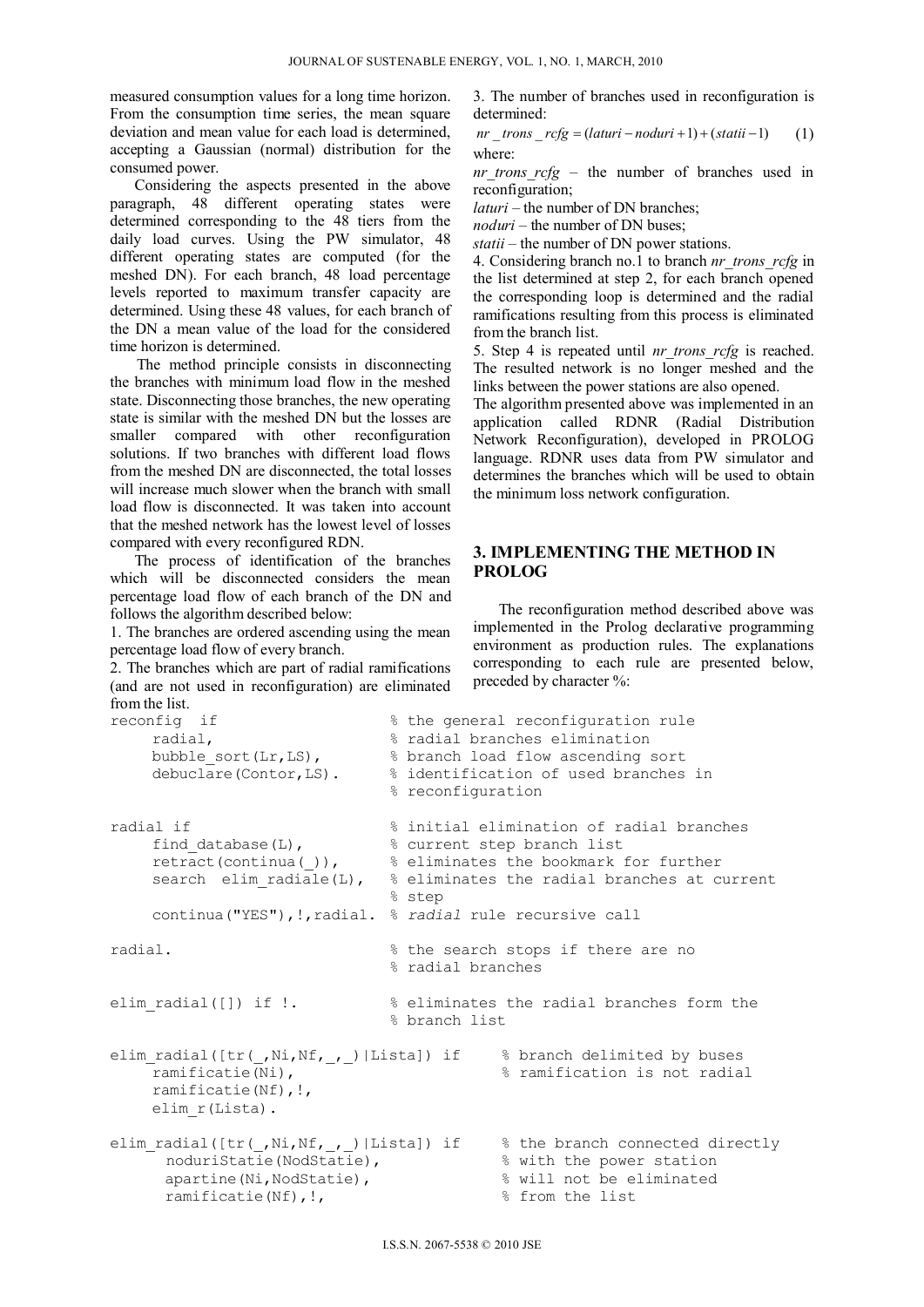```
elim_r(Lista). 
elim_radial([tr(_,Ni,Nf,_,_)|Lista]) if % the branch connected directly
       \frac{1}{2} noduriStatie(NodStatie), \frac{1}{2} \frac{1}{2} \frac{1}{2} \frac{1}{2} \frac{1}{2} \frac{1}{2} \frac{1}{2} \frac{1}{2} \frac{1}{2} \frac{1}{2} \frac{1}{2} \frac{1}{2} \frac{1}{2} \frac{1}{2} \frac{1}{2} \frac{1}{2} \frac{1}{2} \frac{1}{2} \frac{1}{apartine(Nf,NodStatie), \frac{1}{2} will not be eliminated
       ramificatie(Ni), !, \frac{1}{2} is the list
        elim_r(Lista). 
elim_radial([tr(N,Ni,Nf,F,S)|Rest]) if % the other branches are
        retract(trn(N,Ni,Nf,F,S)),!, % eliminated from the list 
       assert(continua("YES")), 
       elim_r(Rest). 
debuclare(0,). \frac{1}{2} determines the branches used in reconfiguration
debuclare(Contor, [tr(N,Ni,Nf,F,S)|Rest]) if
        retract(trn(N,Ni,Nf,F,S)),% deletes from current database the branch 
                                       % used in reconfiguration 
       stergeRadial(Ni), % deletes the initial radial branches from start bus
       stergeRadial(Nf), % deletes the initial radial branches from end bus
       ContorN=Contor-1, % the counter decreases from nr tr rcfg to 0
        debuclare(ContorN,Rest). % recursive call for the rest of the list 
stergeRadial(Nod) if % if Nod is a bus for a power substation then the 
        noduriStatie(L), % deleting process is stopped 
       apartine(Nod, L), !.
stergeRadial(Nod) if % if Nod is a bus for a ramification then the 
        ramificatie(Nod),!.% deleting process is stopped 
stergeRadial(Ni) if % deletion of other branches
       retract(trn(_,Ni,Nf,_,_)), !, stergeRadial(Nf).
stergeRadial(Nf) i\bar{f}retract(trn(_,Ni,Nf,_,_)),stergeRadial(Ni).
ramificatie(Ni) if % checks if in bus Ni is a ramification 
       \texttt{trn}(\_,\texttt{Ni},\texttt{Nf1},\_,\_), \texttt{trn}(\_,\texttt{Ni},\texttt{Nf2},\_,\_), \texttt{Nf1}>>\texttt{Nf2}, ! .
ramificatie(Ni) if 
       \texttt{trn}(\_,\texttt{Ni},\texttt{Nf1},\_,\_) , \texttt{trn}(\_,\texttt{Nf2},\texttt{Ni},\_,\_) , \texttt{Nf1}(\gt)\texttt{Nf2}, ! .
ramificatie(Nf) if % checks if in bus Nf is a ramification 
trn( ,Ni1,Nf, , ),trn( ,Ni2,Nf, , ),Ni1<>Ni2,!.
ramificatie(Nf) if 
       trn(,Ni1,Nf,,),trn(,Nf,Ni2,,),Ni1<>Ni2.
```
#### **4. CASE STUDY**

The presented method was tested first on a test DN with 13 buses and 18 branches, called RDN13. The network is supplied from two 110/20 kV power substations. The power substations are connected with a 110 kV single circuit power line. The actual distribution network has 11 buses at 20 kV with 3 independent loops and 1 radial branch. The network and its main parameters are presented in Fig. 1. All the parameters of RDN13 are presented in detail in [13]. The load values for the buses were determined using the characteristic daily load curves for each consumer, presented in the above paragraphs.

As it can be observed from Fig. 1, the branch list in ascending order of load, identified by the RDNR application is: 6-13 cu 1.81 %, 11-12 cu 8.37 %, 5-6 cu 10.70 % şi 7-9 cu 11.23 %.

In the first stage, after opening branch 6-13, 11-12 and 7-9, the initial 3 loops were abolished. In the second stage of the application, branch 5-6 is opened (this branch connects the two power substations).

After the reconfiguration proposed by the RDNR and computing the power flow for the new network with PW, the losses of active power increased with 7,4% (from 0,963 MW to 1,018 MW) and the losses of reactive power increased with 2% (from 3,730 MVar to 3,803 MVar). The bus voltages were in admissible range, the lowest one was in bus 9 (20,121 kV). Fig. 2 gives some information about the reconfigured network.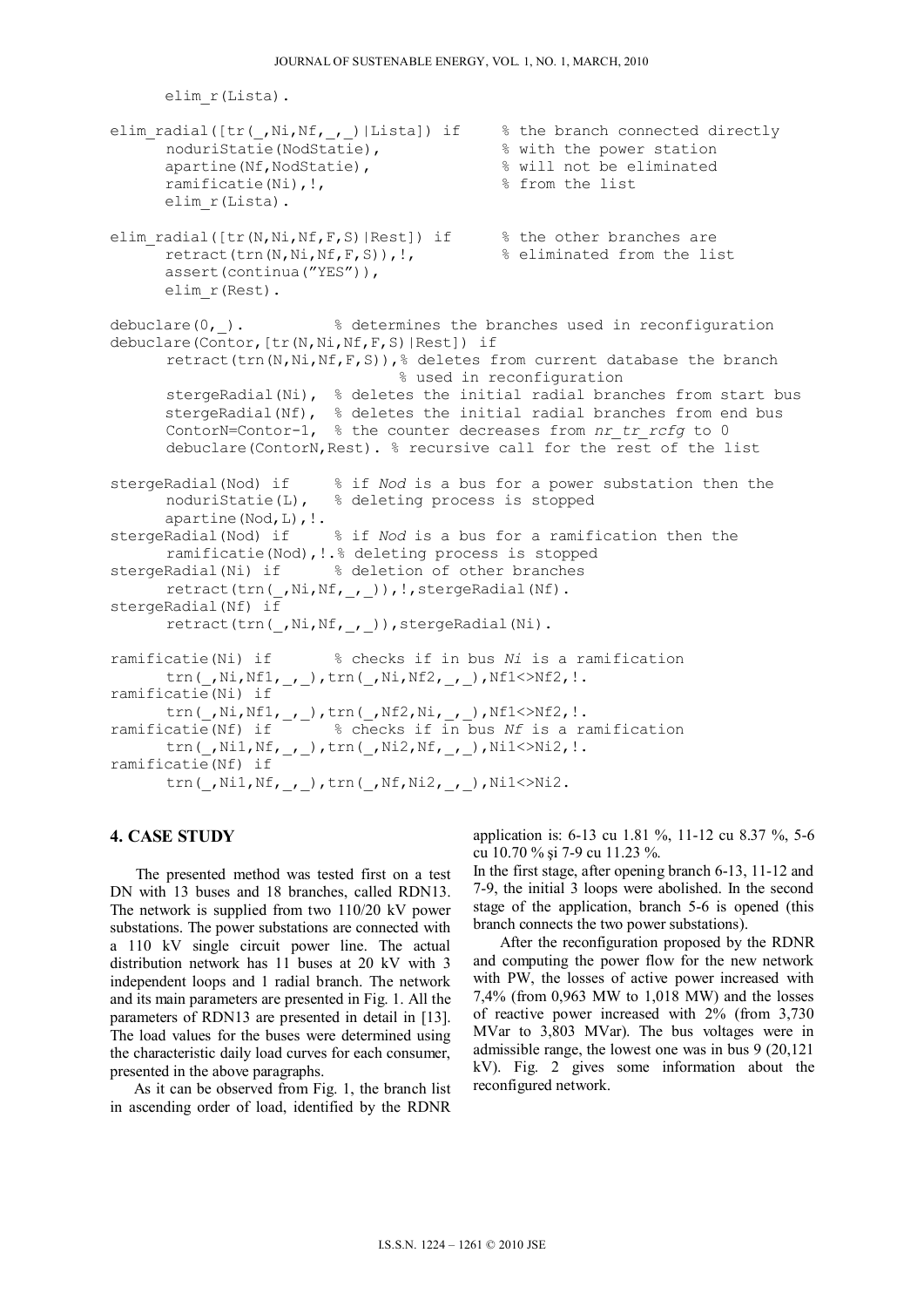

F**ig. 1. RDN13 – meshed network** 



**Fig. 2. RDN13 – Reconfigured network** 

For RDN13, a small network, were analyzed other reconfiguration solutions (e.g. instead branch 11-12 was used 12-13 etc.). In all these solutions, the computed power flow resulted in increased values of losses compared with the solution given by the RDRN application, fact which confirms the correctitude of the proposed method and software application. In Fig. 3 is presented the case when branch 12-13 was used in the reconfiguration process, instead of 11-12 (which was determined with RDRN software application). As it can be observed, the active and reactive power losses are bigger than in the RDRN solution.

The proposed method and software application was also tested on a real DN, from Timisoara (Romania) area (RDN87) and has 87 buses (81 at 20 kV and 6 at 110 kV) and 92 branches  $(82 \text{ at } 20 \text{ kV})$ . The network is supplied from five 110/20 kV power

substations. The power substations are interconnected with five 110 kV single circuit power lines. RDN87 has 3 independent loops and 25 radial branches. The network (in the reconfigured operation state) is presented in Fig. 4. All the parameters for RDN87 are detailed in [13]. The load values for the buses were determined using the characteristic daily load curves for each consumer, presented in the above paragraphs.

After the reconfiguration using RDNR, the active power losses increased with 3% (from 0,70 MW to 0,72 MW) and the reactive power losses increased with 7,7% (from 2,71 MW to 2,92 MW). All the voltages were in normal range. As in the previous case study for RDN13, all other reconfiguration solutions were inferior compared with the solution given by RDNR software application.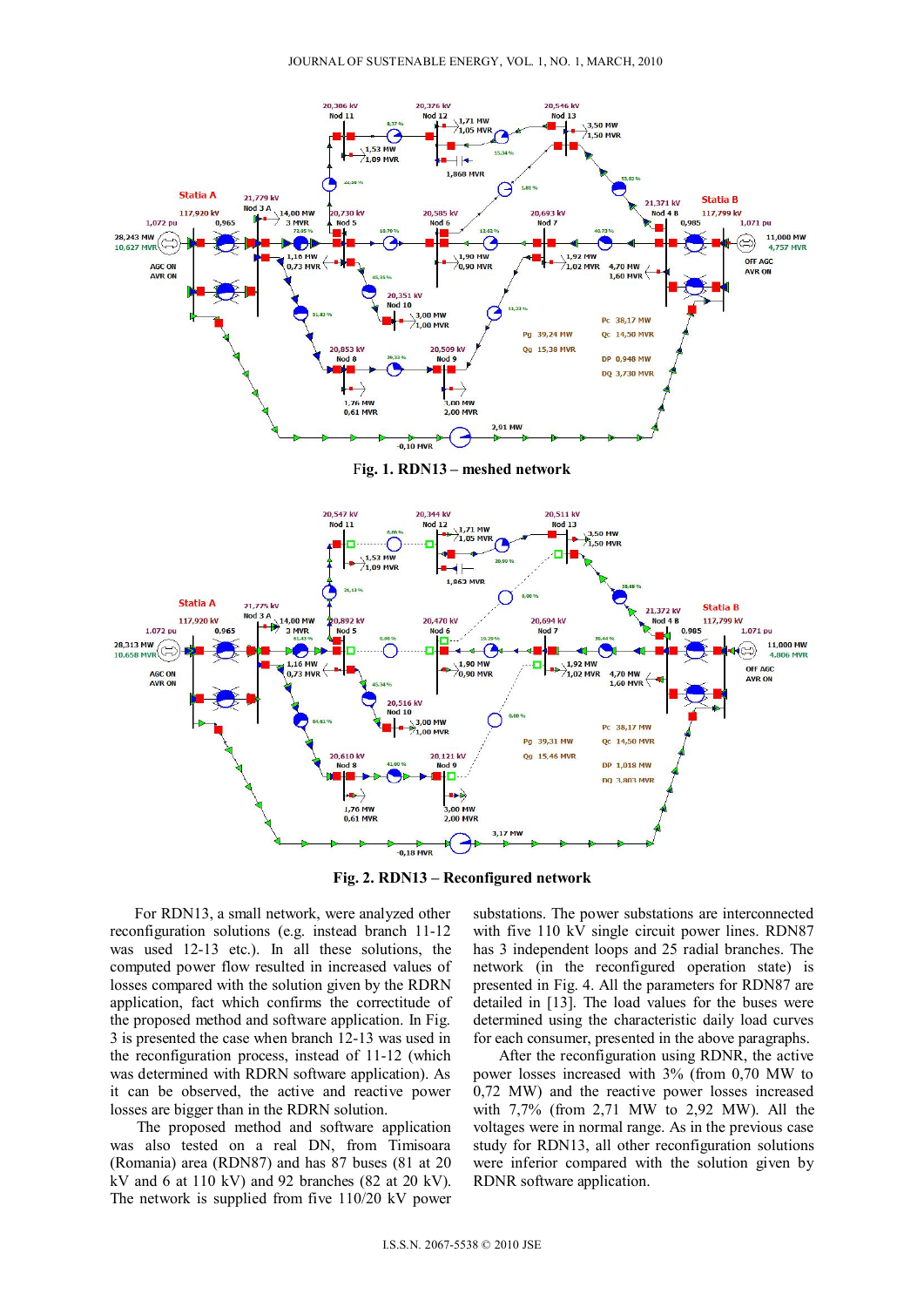

**Figure 3. RDN13 – wrong reconfiguration solution** 



**Figure 4. RDN87 – reconfigured network** 

## **CONCLUSIONS**

The proposed reconfiguration method based on mean power flow computation in meshed distribution network is efficient because it establishes directly the best reconfiguration solution with minimum losses. In other methods presented in literature, the optimal solution is determined with great computational effort and it must consider large sets of reconfiguration variants.

RDNR software application which uses the proposed method is a complementary tool for PW simulator. It uses logical inference, which is a technique specific to artificial intelligence.

The proposed method was used in two case studies, one for a 13 bus DN (RDN13 with 18 branches) and